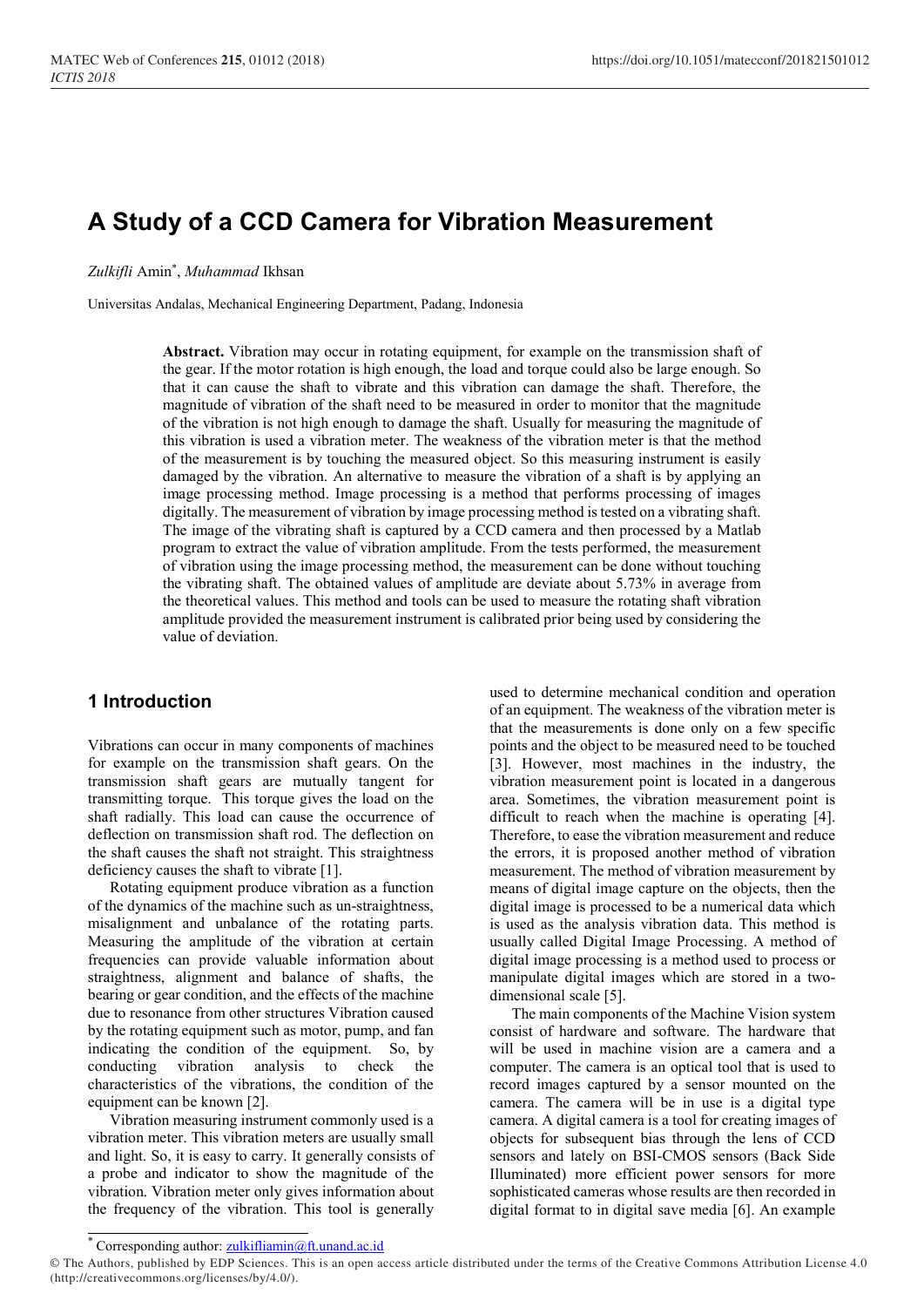of a software of a machine vision is Matlab. Matlab (Matrix Laboratory) is a program for numerical analysis and computation and is an advanced mathematical programming language formed on the premise of using matrix properties and forms. Matlab is a commercial product of the company Mathworks, Inc. which is developed using C++ and assembler languages [7].

### 2 Measurement Methods

This research was conducted to collect vibration data on the shaft that occurs by measuring the vibration indirectly with the camera aids. The camera is placed in front of the shaft with a distance of 30 cm. the camera will capture the pivot image directly on every second. The result will be processed later by Matlab. In the process there are three processes: Image Enhancement, image segmentation and image analysis. The purpose of the three processes is to determine the displacement position that occurs on the shaft when vibrating. The result of this process will be calculated by Matlab. The result of this calculation is the amplitude of vibration. The flow diagram of the measurement method can be seen in Figure 4.



Fig. 4. Flowchart of the measurement method

As a constraint in designing a vibration measurement system on a cantilevered shaft with image processing method, the design specification is determined. The design of this test consists of two parts: vibration measuring instrument using image processing and model tested. The measurement test model can be seen in Figure 5.



Fig. 5.: Measurement test model

The vibration measuring device using image processing consists of a camera connected to a computer. The camera acts as a sensor of measurement and the computer as a transducer and a pointer or recorder during the measurement process. The model tested consisted of a shaft connected to a driving motor and loaded in the center of the shaft. The motor not only causes the axle to spin but also causes unwanted vibration effects. This vibration will be measured by a vibration measuring device using Image Processing.

## 3 Results and Discussion

The test results from three experiments of measuring the amplitude of vibration using the CCD camera are shown in Table 1. From data in the Table 1, there is a 5.73% difference between the results of the measurements made with this method of image processing compare to those of theoretical measurements. Although there is a difference of value of measurement, this still prove that the CCD camera can be used to measure the amplitude of vibration without touching the shaft. The accuracy of this vibration instrument can be improved by performing correlation and calibration to the CCD camera prior being used.

Table 1. Test results from three experiments of measuring the amplitude of vibration

| n <sup>th</sup><br>experiment | <b>Measured</b><br>amplitude<br>(cm) | <b>Theoretical</b><br>amplitude<br>(cm) | Error<br>(cm) |
|-------------------------------|--------------------------------------|-----------------------------------------|---------------|
|                               | 0.117                                | 0.376                                   | 0.178         |
| 2                             | 0.343                                | 0.376                                   | 0.339         |
| 3                             | 0.361                                | 0.376                                   | 0.359         |
|                               |                                      | $\sum e$                                | 0.876         |
|                               |                                      | $(\Sigma e^2)$                          | 0.276         |
|                               |                                      |                                         | 0.292         |

The standard error (SE):

Where:  $=$  average error of the *n*-th experiment  $n =$  number of data



Fig. 6. Graph of vibration amplitude error from three experiments

The difference between the results of the measurements made with this method of image processing compare to those of theoretical measurements is due to lighting testing conditions that